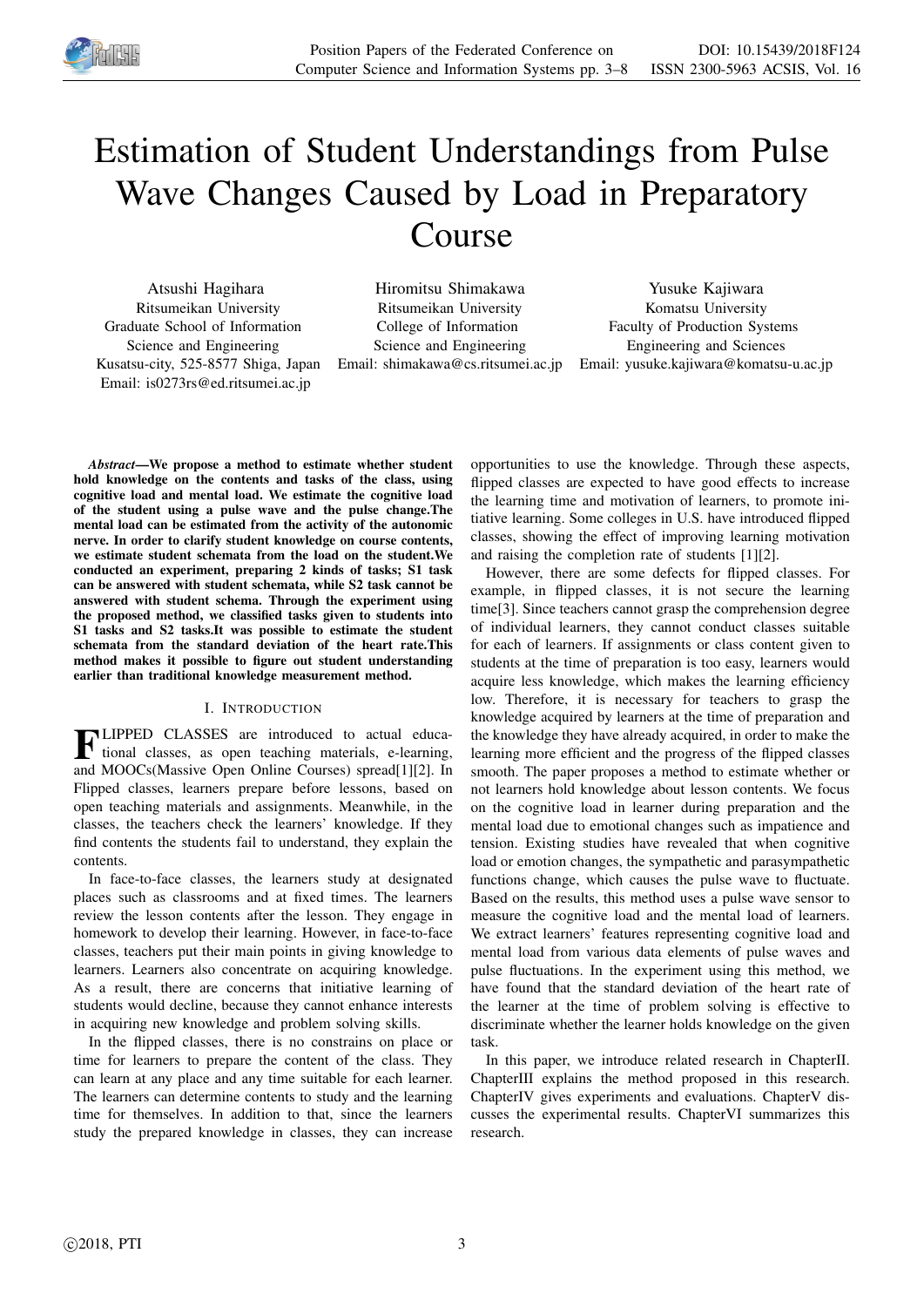#### II. EXISTING RESEARCH

Learner's stumbling and troubles occur at the time of preparation in the flipped classes, because of lack of knowledge of learners on tasks and contents in classes. At this time, the learner is overloaded. The overload makes the leaners avoid their learning. On the contrary, learning effect is low when they are forced to answer the task they have already achieved. This task has low cognitive load for learners. More than one researches have been conducted to measure the load on learners at the time of learning, aiming at providing them with appropriate load according to the ability of the learners and reducing the burden on learners[5].

## *A. Existing research on cognitive load*

The cognitive load theory[4] points out there are working memory and long term memory (LTM) in the human memory structure for learning. The working memory is a memory which has limited capacity and holds information temporarily. When humans perceive experiences and knowledge, burdens are imposed on the working memory. Schema is stored in LTM. A schema is a onein which human experiences and knowledge are accumulated and organized.

There are three types of cognitive loads which occur during learning[6]. The intrinsic cognitive load is the one caused by task itself such as difficulty level and complexity in task solving. It is defined by the number of factors considered in learning. Although it is not related to the task itself, the extraneous cognitive load occurs in recognition of design and format of the teaching material used for learning. The germane load occurs when learners are establishing schemas to fix the knowledge in problem solving and memorization. Since these three kinds of cognitive loads are additive relationships, they never appear in a completely separate way. Many studies try to measure these three types of cognitive loads individually, operating experiment environments[8].

## *B. Measurement of cognitive load*

The cognitive load is measured using subjective evaluation, physiological index, performance index such as the learner 's exam results. Mizuno et al[9]. measured cognitive load using reaction time in problem-solving learning as a performance index. In order to measure the learner's load on line at an early stage during learning, it is effective to acquire a physiological index using a sensor. Examples of physiological indices used for measuring cognitive function include skin conductance response, pupillary reaction, and heart rate[11]. Tsunoda et al[13] measured cognitive load at mental load work of brain workers, using heart rate variability as a physiological index.

Most of studies measure the cognitive load based on whether or not a load is applied. There are few studies which measure the cognitive load, focusing on schema construction. We cannot know whether learners hold knowledge on learning contents from the cognitive load of learners at their learning time.



Fig. 1. The outline of the schema estimation system

# III. ESTIMATION OF LEARNER'S SCHEMA USING LOAD ON LEARNER

#### *A. Improve flipped classes by estimating learner's schema*

From ChapterII, There are many researches to estimate cognitive load from pulse fluctuation, and it can be estimated with high accuracy. However, few researches focus on the relationship between pulse fluctuation and the schema held by the learner. Therefore, in this research, we propose a system which classifies whether or not the learner holds the schema for the task from the pulse wave and the pulse fluctuation at the time of answer the task by the learner. Figure1 shows the outline of the system (schema estimation system) that estimates the schema held by the learner using this method.

The learner's learning content is improved by identifying from learner's pulse wave and pulse fluctuation whether it is a task that can be answered by the learner's schema. The procedure is shown below.

- 1) By using the pulse wave sensor, acquire pulse wave and pulse fluctuation during answer task of learner.
- 2) Analyze pulse wave fluctuation and pulse fluctuation of the acquired by the learner, and calculate 18 variations of learners' autonomic nerves.
- 3) From the calculated 18 variations of the learner 's autonomic nervousness, it is identified whether the task given to the learner is a task or not that can be answered by the learner's schema.
- 4) When it becomes possible to grasp the schema held by the learner from heart rate variability, it is possible to identify whether learners are able to organize knowledge on the task. And it can be done earlier and in real time than traditional knowledge measurement methods such as hearing and testing.

Through these procedures, depending on the schema held by the learner, it is possible to support such as giving hints or changing the difficulty level of the task. And it is possible to improve the learning efficiency at the time of preparation in the flipped class.

# *B. Relationship between learner's schema and cognitive processing*

In this research, we focus on differences in cognitive processing at the time of solution of tasks that can be answered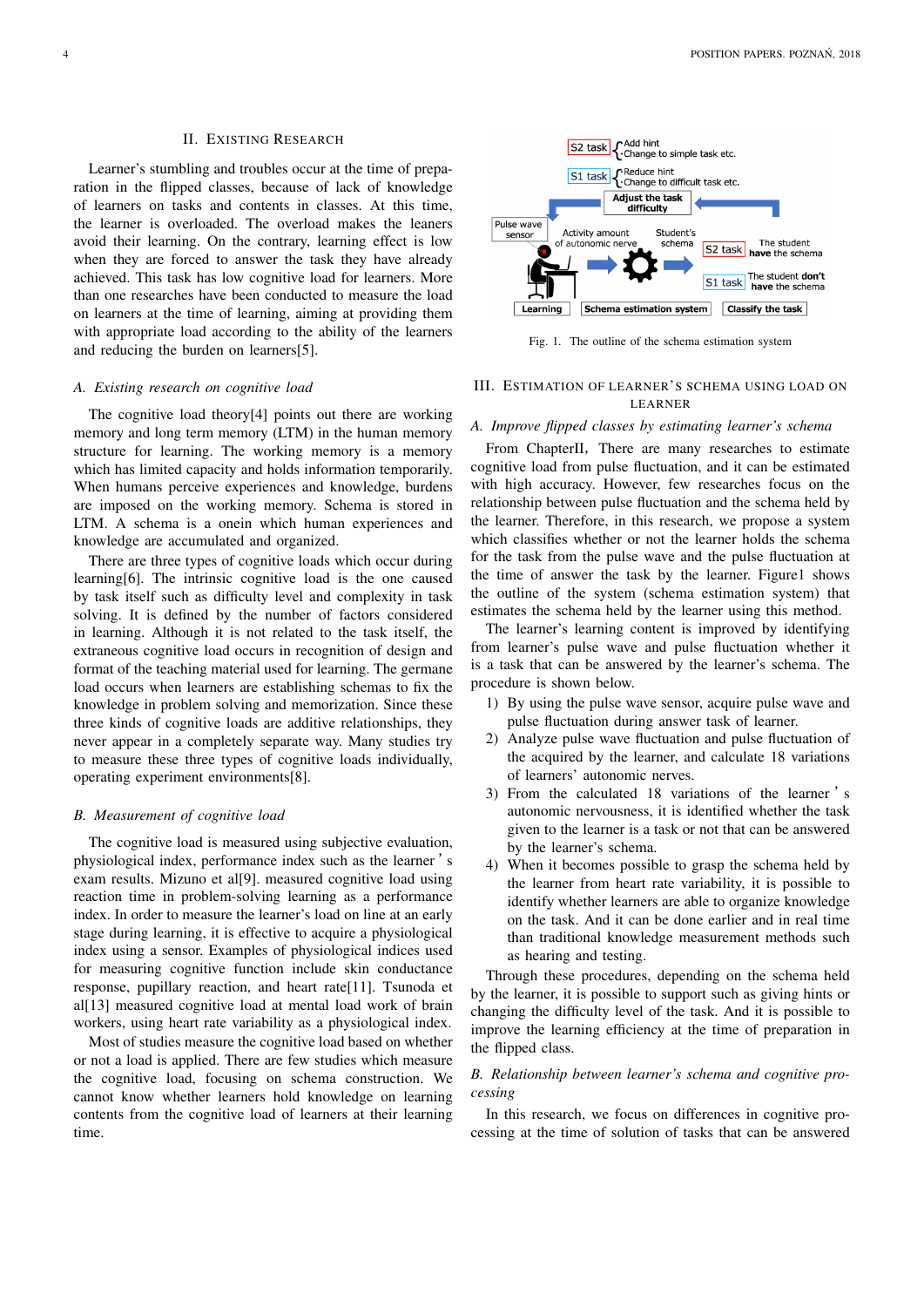

Fig. 2. Cognitive processing when the learner holds the schema and does not hold it

by the learner's schema and tasks that can not be answered. Figure2 shows how cognitive processing is performed when learners answer tasks. There are two ways of human cognitive processing, System 1 and System 2 proposed by Daniel Kahneman et al[14].

System 1: This Cognitive processing that can automatically understand without much perceptual activity. Because the experiences and the knowledge about the task are already organized and structured as a schema and it is kept in longterm memory. System 2: This Cognitive processing that consciously understands the objects. Because, it is unfamiliar to experiences and knowledge concerning the object to be recognized, construction of the schema is not done, and perceptual activity is necessary for understanding.And, by repeatedly performing cognitive processing of System 2, a schema related to the experiences and knowledge is constructed, and cognitive processing of System 1 can be perceived. Replacing the ideas of System 1 and System 2 with learning, tasks can be divided into the following two types.

- The tasks that the learner can construct the schemata has been able to organize the knowledge on the tasks, and the tasks that do not require much perceptual activities to answer.
- The tasks that learner have not been able to construct schemata have not been able to organize knowledge about the tasks, and the tasks that require much perceptual activities to answer.

Therefore, in this research, the tasks that can be answered by the schema held by the learner are set as S1 tasks, and the tasks difficult to solve by the schema held by the learner are set as S2 tasks.

# *C. Estimation of load using learner's pulse wave and pulse fluctuation at task solving time*

When solving the S1 task, the cognitive load on the learner is small, and the usage of the working memory is small. In solving the S2 task, the cognitive load on the learner is large, and the working memory is pressed. Also, when the learner solves the S2 problem, it is difficult to solve the S2 task, and emotional changes such as impatience and tension appear[10]. Therefore, by using pulse fluctuation that can estimate cognitive load and emotion, S1 task and S2 task are identified. It is known that the cognitive load on learners at

task solving time can be estimated from pulse wave and pulse fluctuation of learners [11].

In addition, the load due to mental factors such as impatience and tension of the learner can be estimated from autonomic nervous fluctuation that can be calculated from the pulse wave or pulse fluctuation of the learner. As a method of acquiring the pulse rate and pulse fluctuation of the learner, there is a method of attaching a pulse wave sensor to the learner. By using a pulse wave sensor, it is possible to measure pulse wave and pulse fluctuation easily from the fingertip and earlobe, so there is little extra load due to attaching a pulse wave sensor to the learner. In this research, we estimate the load at the time of task solving by the learner from the pulse wave and pulse fluctuation acquired by attaching the pulse wave sensor to the learner. By analyzing the acquired pulse wave and pulse fluctuation, we calculate the following nine variables which are indices of the autonomic nerve.

From the heart rate variability, the following components can be obtained; Heart Rate, RR Interval (RRI), TP (total of VLF, LF, HF), VLF (Very Low Frequency), LF (Low Frequency), HF (High Frequency), LF / HF(Indicator of sympathetic function), HFnorm(Expression (1)), LFnorm(Expression (2)). HFnorm, LFnorm are calculated by the following expressions.

$$
HFnorm = \left(\frac{HF}{HF + LF}\right) \times 100\tag{1}
$$

$$
LF norm = \left(\frac{LF}{HF + LF}\right) \times 100\tag{2}
$$

We calculate the mean and standard deviation of the indices of these nine autonomic nerves and estimate the load on the learner when solving the tasks from the total of 18 variables.

## *D. Classification of tasks by machine learning*

In this study, we classify tasks as S1 tasks or S2 tasks for learners, based on the difference between cognitive load and mental load on learners at the time of solving tasks of S1 task and S2 task. The S1 task and the S2 task are classified by machine learning. We use the variation of the autonomic nerves of the 18 learners written in SectionIII-C. As an explanatory variable and two kinds of tasks given to the learner as objective variables. There are two types of S1 task and S2 task. In this system, the S1 task and the S2 task are presented to the learner beforehand. At that time, acquire the variation amount of the learner's autonomic nerve, and use it as teacher data. Random Forest (RF)[15] with ensemble learning is used for machine learning algorithm. RF has a learning phase and an classification phase. In the learning phase, the RF constructs and learns an ensemble of decision trees using the obtained teacher data as training data. Thereafter, in the classification phase, each decision tree of RF classifies whether the task given to the learner from the load of the learner at the time of problem solving is the S1 task or the S2 task. And outputs the most frequent classification result.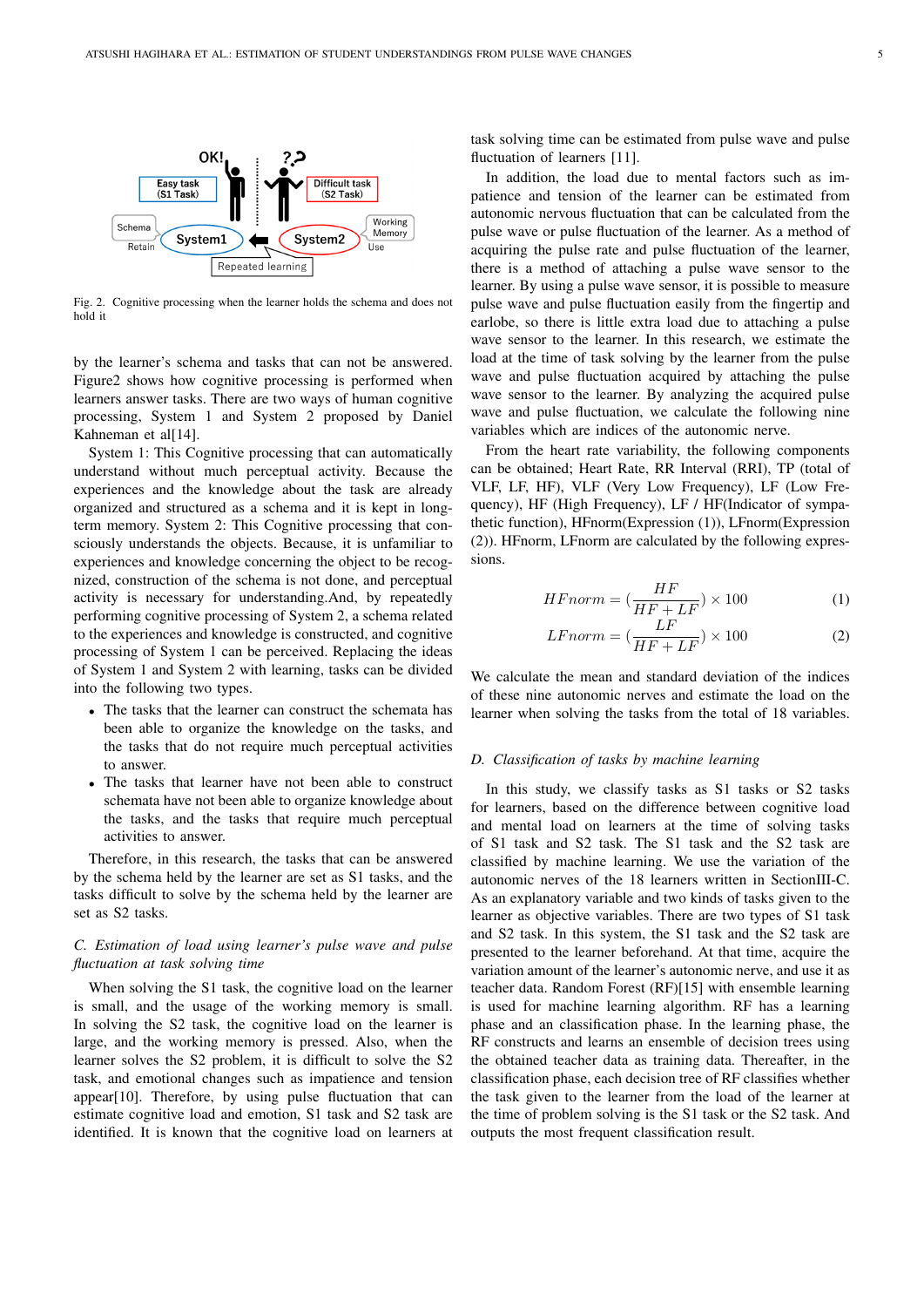#### *E. Adjustment of tasks by estimating learner's schema*

By using this method, it is possible to classify whether the task given at the preparation from the load at the time of task solving is the S1 task or the S2 task for the learner. If the task given to the learner is the S1 task, the learner can answer the task without much thinking. And the learner has little knowledge to acquire at the time of the task solving and poor learning efficiency. On the other hand, if the task given to the learner is the S2 task, the leaner needs perceptual activities for answers and it may be thought that the task is too difficult for the learner. Therefore, the learner can not answer the task, leading to problems such as learners' giving up and stumbling[18].

In order to improve the learning efficiency, it is required for the learner to have an appropriate difficulty level that the task is not too simple and not too difficult. Therefore, if the assignment given to the learner is the S1 task, the learner can construct the schema for the assignment and it is too easy, so it is necessary to adjust the task, such as reduction of hints and changes to applied task, in order to improve the learning efficiency. If the task given to the learner is the S2 task, the learner can not be able to construct the schema for that task and it may be too difficult. It is necessary to adjust the task, such as addition of hints and changes to more basic tasks, in order to set tasks suitable for learners[7]. Also, if the learner can correctly answer the S2 task, the learner repeatedly answers the same difficulty task, so that the learner can construct the schema and shift to the S1 task. By using this schema estimation system at the time of preparation in the flipped class, it is possible to adjust appropriate tasks and improve the learning efficiency of the learner.

## IV. PURPOSE AND OVERVIEW OF EXPERIMENT

In this experiment, we examined whether the tasks presented to the learner can be identified as S1 task or S2 task, from the pulse rate and pulse fluctuation at the time of answer by the learner. The research participants were 12 university students aged 20 to 24 and answered six programming tasks as shown in Figure3. The programming task which was set by research participants is the selection problem of the filling format of programming code written in C language. And, we set questions of the following two patterns three questions at a time. And the task has the following two patterns. Each question was set three questions for each subject[16].

- S 1 Task(Tasks:1,2,3); Even if the learner does not understand the contents of the whole programming code, the question that can be solved if the leaner understands basic syntax
- S 2 Task (Tasks: 4, 5, 6); The learners can not solve the question unless they understand the flow of the whole programming code or the functions in the code.

In order to avoid stress which is unrelated to the solution of the programming task, we did not set time limit of answer time. We allowed research participants to use the Web Browser and search when questions arise. To obtain the pulse

|    | Program code<br>Number of lines         |                                                        |                                  |
|----|-----------------------------------------|--------------------------------------------------------|----------------------------------|
|    |                                         |                                                        |                                  |
| 6  | void find palindrome(const char* test){ |                                                        |                                  |
| 7  | int i:                                  |                                                        |                                  |
| 8  | int psize;                              | /*Length of sequence of characters*/                   | A task to learners               |
| 9  | $Blank(1)$                              | Declare char type pointer variable in ith $(1)$ and    |                                  |
| 10 | $Blank(2)$                              | char type pointer variable hit $(2)$ on lines 9 and 10 |                                  |
| 11 | for(i=0; text[i] != $\Psi$ 0';i++) {    |                                                        |                                  |
| 12 | $if(!isalnum(text[i])){$                | $A(1)$ const char ith                                  | (2) const char hit               |
| 13 | continue;                               | $B(1)$ const char* ith                                 | $(2)$ const char* hit            |
| 14 |                                         | $C(1)$ const int ith                                   | (2) const int hit                |
|    |                                         | $D(1)$ const int* ith                                  | $(2)$ const int* hit             |
|    |                                         | $E(1)$ const char* ith                                 | $(2)$ const int <sup>*</sup> hit |
|    |                                         | $F(1)$ const char ith                                  | $(2)$ const int hit              |

Fig. 3. Example of the programming tasks

rate and pulse fluctuation at the time of research participant programming solution, the research participant wears Vital Meter that a wireless earlobe pulse wave device manufactured by TAOS Laboratories. We get the following nine indicators from learners at the time of answering programming tasks. And calculate their mean and variance. The nine indicators are Heart Rate, RRI, LF, HF, LF / HF, VLF, TP, HFnorm, LFnorm. The sampling period in acquiring the pulse wave and pulse fluctuation was 1 kHz. Using these calculated values as explanatory variables, the task solved by the learner classifies either the S1 task or the S2 task based on the difference between the load amount when the learner solves the S1 task and the S2 task.

### *A. Confirmation of the validity of the tasks*

In order to confirm the validity of the S1 task and the S2 task, the research participants were asked to answer the questionnaire. Questionnaire survey was conducted at the end of each task solution. We asked the questioner about the extent of perceptual activity such as calculation and memorization and answered in 6 steps of Linkert scale[17]. TableI shows the number of correct answers for each task. As a result of the questionnaire, the average of tasks 1, 2, and 3 were 3 points or less, and the average of 4, 5, and 6 were 4 points or more. Among the 12 research participants, the number of correct answers of tasks 1,2, and 3 were more than half, and the number of correct answers of tasks 4,5, and 6 were less than half. Based on the questionnaire result and the number of correct answers, it was confirmed that the tasks 1, 2, and 3 were S1 tasks because the learner needed less perceptual activity to the task solution and the correct answer rate were high. Also, tasks 4, 5, and 6 confirmed that the task were S2 because the learner needed perceptual activity to solve the problem and the correct answer rate were low.

## *B. Identification using Random Forest*

In this experiment, using the analysis software attached to Vital Meter, the Heart Rate, RR Interval, LF, HF , LF / HF, VLF, TP, HFnorm, LFnorm, and a total of 18 variables of the mean and standard deviation of each of the nine variables. We used variance analysis to select effective variables from these 18 variables for classifying S1 task and S2 task. The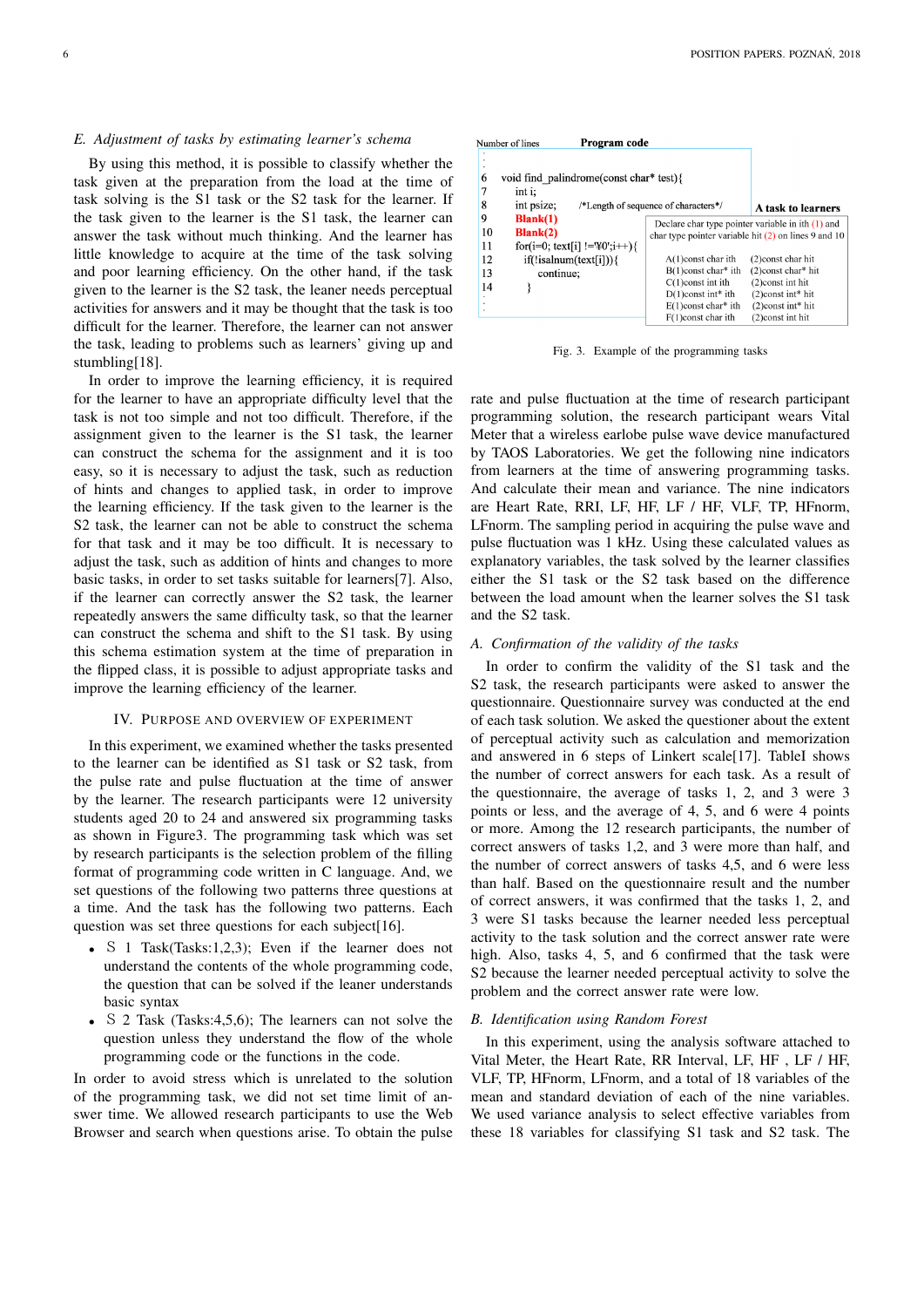TABLE I NUMBER OF CORRECT ANSWERS

| ≖<br>۳۵۰.<br>$\cdots$<br>10            | --             | ÷                 | $\sim$ | <u>тва</u><br>145 N | $\sim$<br>145 N | – |
|----------------------------------------|----------------|-------------------|--------|---------------------|-----------------|---|
| nhei<br>ans<br>wers<br>ור־<br>ור<br>-- | $\overline{1}$ | $\cdot$ $\bullet$ |        |                     |                 |   |

TABLE II

RESULTS OF VARIANCE ANALYSIS OF EACH 18 VARIABLES FOR CLASSIFYING S1 TASK AND S2 TASK

|       | variable<br>±xplanatorv | Rate<br>Heat     | <b>RRI</b>             | <b>TIT</b><br>п | LF              | <b>F/HF</b>                        | T                | TЕ       | HF<br>norm    | norm.     |
|-------|-------------------------|------------------|------------------------|-----------------|-----------------|------------------------------------|------------------|----------|---------------|-----------|
| value | Mean                    | 0.6763305<br>v.v | 7962887.ر              | J.3208657       | .2567065<br>0.4 | 0.9865<br>'34.                     | <b>166</b>       |          | $0.0^{\circ}$ | '15808.   |
|       | Standard<br>deviation   |                  | .2538482<br>. <u>.</u> | 1276            | 0.44322         | $J.\overline{504613}$ <sup>2</sup> | 1.2063358<br>558 | 0.301822 | 0.2666182     | 0.2666182 |

TABLE III RESULT OF RANDOM FOREST USING STANDARD DEVIATION OF HEART RATE AND MEAN OF HFNORM

|                     | S <sub>1</sub> Task | S <sub>2</sub> Task |
|---------------------|---------------------|---------------------|
| S <sub>1</sub> Task | 1910                | 1701                |
| S <sub>2</sub> Task | 1690                | 1899                |
| Recall              | 0.531               | 0.528               |
| Precision           | 0.529               | 0.529               |
| F-measure           | 0.530               | 0.528               |

results of the analysis of variance are shown in TableII. This result shows a variable with a significant difference with the significance level set at 5%.

As a result of analysis of variance, it was shown that there is a significant difference between the standard deviation of heart rate and the mean of HFnorm. Explanatory variables were two variables, the standard deviation of heart rate and the mean of HFnorm. In order to compute the universal discrimination result, 12 leave-one-out cross verification were carried out by using Random Forest. Random Forest constructs a decision tree by randomly sampled training data. In order to reduce the influence due to bias in random sampling, 100 times identification was performed using Random Forest. TableIII shows the result of totaling the identification results by 100 times Random Forests. From the results of Random Forest, when using the standard deviation of heart rate and the mean of HFnorm as explanatory variables, the recall, precision, and F-measure were each about 0.53.

Also, 12 cross-validation was performed using Random Forest for each variable with the standard deviation of heart rate and the mean of HF norm. TableVII shows the results of identification using Random Forest for each variable. From the classification results using Random Forest, when the average of HFnorm is used as an explanatory variable, the recall, precision, and F-measure were each about 0.5. On the other hand, If the standard deviation of the heart rate is used as an explanatory variable, both the recall, precision, and F-measure were about 0.62, and the S1 task and the S2 task can be classified.

# V. DISCUSSION

#### *A. Deviation of heart rate*

In ChapterIV, we conducted an experiment to distinguish the S1 task where learners hold the schema from the S2 task where learners do not hold the schema, using the pulse and pulse

TABLE IV RESULT OF RANDOMFOREST FOR EACH VARIABLE

| Explanatory variable             | Recall | Precision | F-measure |
|----------------------------------|--------|-----------|-----------|
| Standard deviation of Heart Rate | 0.625  | 0.625     | 0.625     |
| Mean of HFnorm                   | 0.500  | 0.500     | 0.497     |

fluctuation. Based on the experimental results, we showed that the task given to the learner can be classified more accurately than random judges, using the standard deviation of the heart rate of the learner at the time of task engagement. The standard deviation of heart rate is high in tasks 4, 5, and 6, which falls into S2 task. It is conceived that the cognitive load imposed on the learners caused the high standard deviation of the heart rate. At the same time, we found the learners often sighs during the S2 task. It is conceived that the variation in heart rate was great because the heart rate is affected by the big breathing.

#### *B. Dependence on individual learners*

In this experiment, we did not take into consideration whether it is a high-load task or a low-task for individual learners. Here, we discuss this point. Using questionnaire, the tasks given to each learner were classified into high-load tasks or low-load tasks. We calculated the deviation value of the perceptual activity based on Likert scale 6. Tasks with deviation values of 50 or less were regarded as low load tasks, and the others high load tasks. TableV shows the task loads calculated from the questionnaire. For each of the 18 variables acquired at the time of the task engagement, we performed the variance analysis to examine significant differences between the high-load tasks and the low-load tasks. The results are shown in TableVI.

The results show that there was a significant difference in the standard deviation of the heart rate. We adopt the standard deviation of the heart rate as the explanatory variable to judge whether the tasks given to the learner were high-load ones. As a result of 12 cross-validation using Random Forest, the recall, the precision, and the F-measure were about 0.57, which means we cannot judge only with the standard deviation of the heart rate. Since the standard deviation of HF had the second lowest P value, we added the standard deviation of HF to explanatory variables. TableVII shows the results of 12 cross-